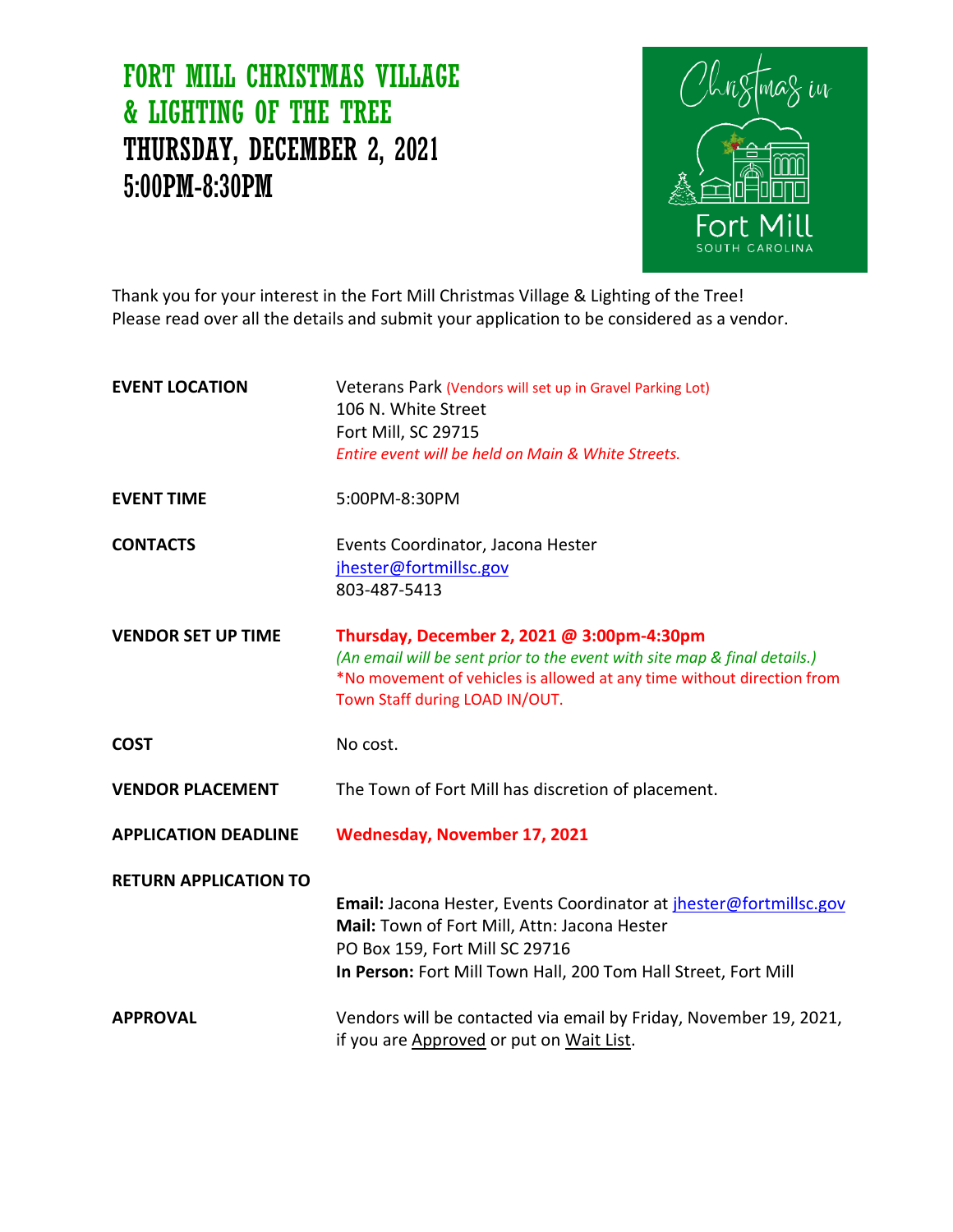**INSURANCE CONSURGE CONSUMPTER A CERTIFICATE OF LIABILITY INSURANCE COI**) Form is due immediately. The Town of Fort Mill requires each APPROVED Vendor to have Minimum \$1,000,000 General Liability Insurance.

> You must ask your Insurance Agent to submit a Certificate of Liability Insurance (COI) Form directly to the Town of Fort Mill (email to: jhester@fortmillsc.gov)

This is the information that MUST be included on the COI: Minimum \$1,000,000 General Liability Insurance & In the Certificate Holder Section of the COI, Town of Fort Mill must be listed as Additional Insured.

# **BOOTH REQUIREMENTS**

- Booths MUST be decorated with a "Christmas Theme."
- Booths MUST always be open and staffed during event hours.
- Only items listed on/attached to application are allowed to be sold.
- Business may only be conducted inside or directly in front of your space.
- It gets dark early so remember to bring lighting. We'll have light towers but make sure you have extra just in case.
- You must supply your own 10' x 10' tent, table, chairs, and any supplies.
- All tents shall be adequately roped, braced, and anchored to withstand the elements of weather and prevent against collapsing.

# **CASH HANDLING AT BOOTHS**

- All Vendors must bring their own change.
- All Vendors are responsible for handling their own currency and securing their cash box.
- Vendors are responsible for registering with the South Carolina Department of Revenue (SCDOR). Retailers (anyone selling tangible goods) must complete a SCDOR-111. Nonprofits selling tangible goods must register with the SCDOR for a tax exemption certificate. Web addresses to all forms can be found below:

**South Carolina Department of Revenue Sales Tax** P.O. Box 125 Columbia, SC 29214-0111 **Phone:** 803-898-5000 **Email:** [Salestax@dor.sc.gov](mailto:Salestax@dor.sc.gov) **SCDOR-111:** <https://dor.sc.gov/> **FORM 110:** <https://dor.sc.gov/tax/sales-and-use>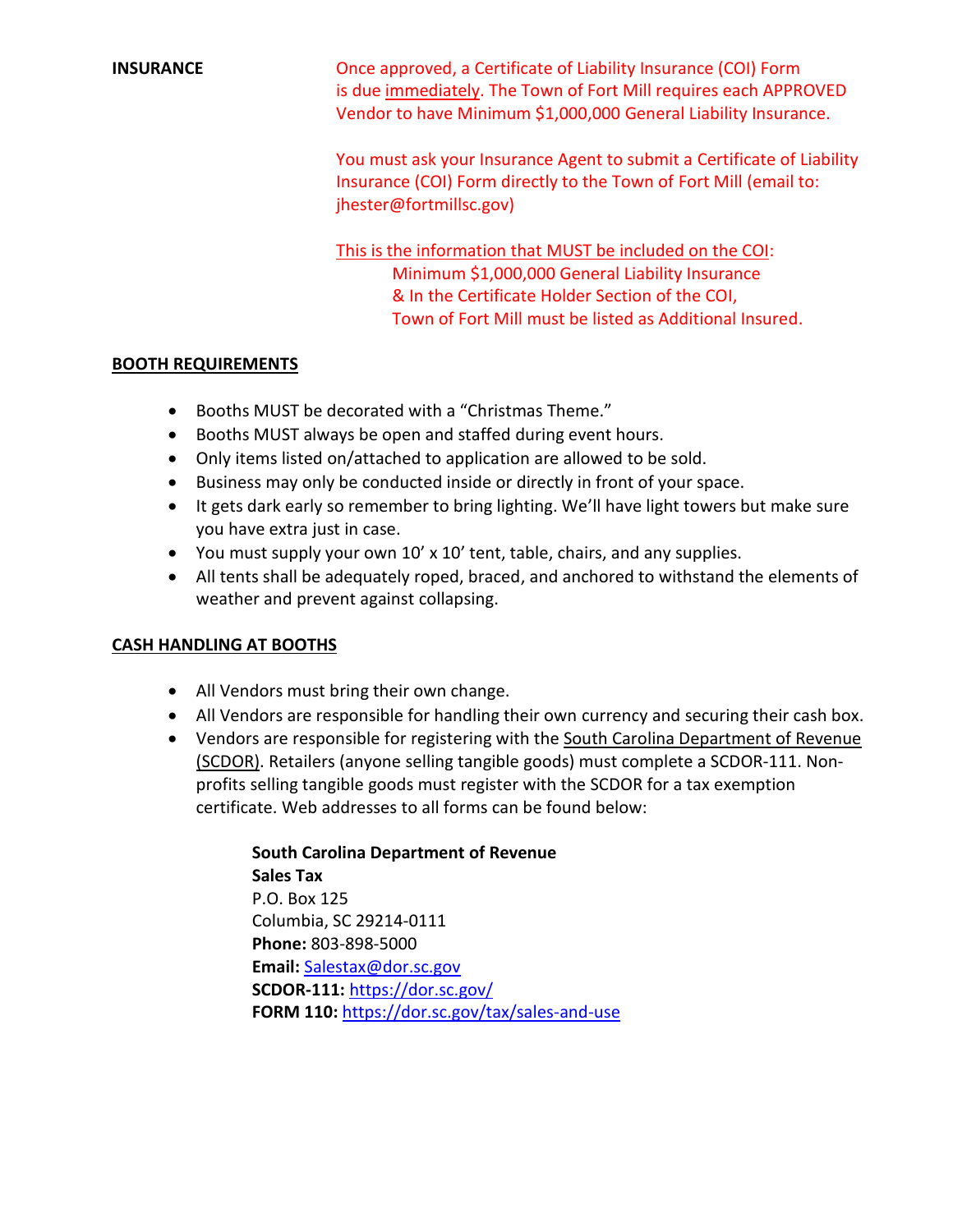# **VENDOR RULES & REGULATIONS**

# **BUSINESS LICENSE**

No Town of Fort Mill Business License is required for this event.

# **VENDOR CONDUCT**

All vendors are expected to conduct themselves in a professional and courteous manner when interacting with event goers, fellow vendors and Town Staff. Aggressive and inappropriate conduct and/or any physical contact with the above persons will result in immediate removal from the event grounds by the Fort Mill Police Department.

# **POWER GENERATORS**

- No power is supplied by the Town of Fort Mill.
- You must supply your own generator.
- Battery powered is preferred.
- All vendors operating a generator MUST use a quiet generator  $(30'$  parameter  $< 80$  dB) which must be capable of running up to 4 hours without refueling.
- Any noncompliant loud generators WILL be turned off.
- Refueling is not allowed during event hours without the supervision of the Fort Mill Fire Department.
- If using a generator, please refer to the attached FESTIVAL FIRE SAFETY REQUIREMENTS.

# **OTHER RULES & REGULATIONS**

- No ON-DAY vendor acceptance.
- NO Pets (Except Service Animals)
- NO Bicycles
- NO Motorized Vehicles, including private golf carts
- NO Outside Food and Beverages
- NO Weapons

# **SITE MAP & DETAILS WILL BE EMAILED TO ACCEPTED VENDORS BEFORE EVENT DATE.**

# **MOST IMPORTANT…**

Have fun! If you have any questions, please do not hesitate to contact us.

| <b>Events Coordinator, Jacona Hester</b>    | 803-487-5413<br>jhester@fortmillsc.gov  |
|---------------------------------------------|-----------------------------------------|
| <b>Fort Mill Fire Marshall, Eric Werner</b> | 803-981-3051<br>ewerner@fortmillsc.gov  |
| <b>Deputy Fire Marshall, Simril Beckham</b> | 803-412-6953<br>sbeckham@fortmillsc.gov |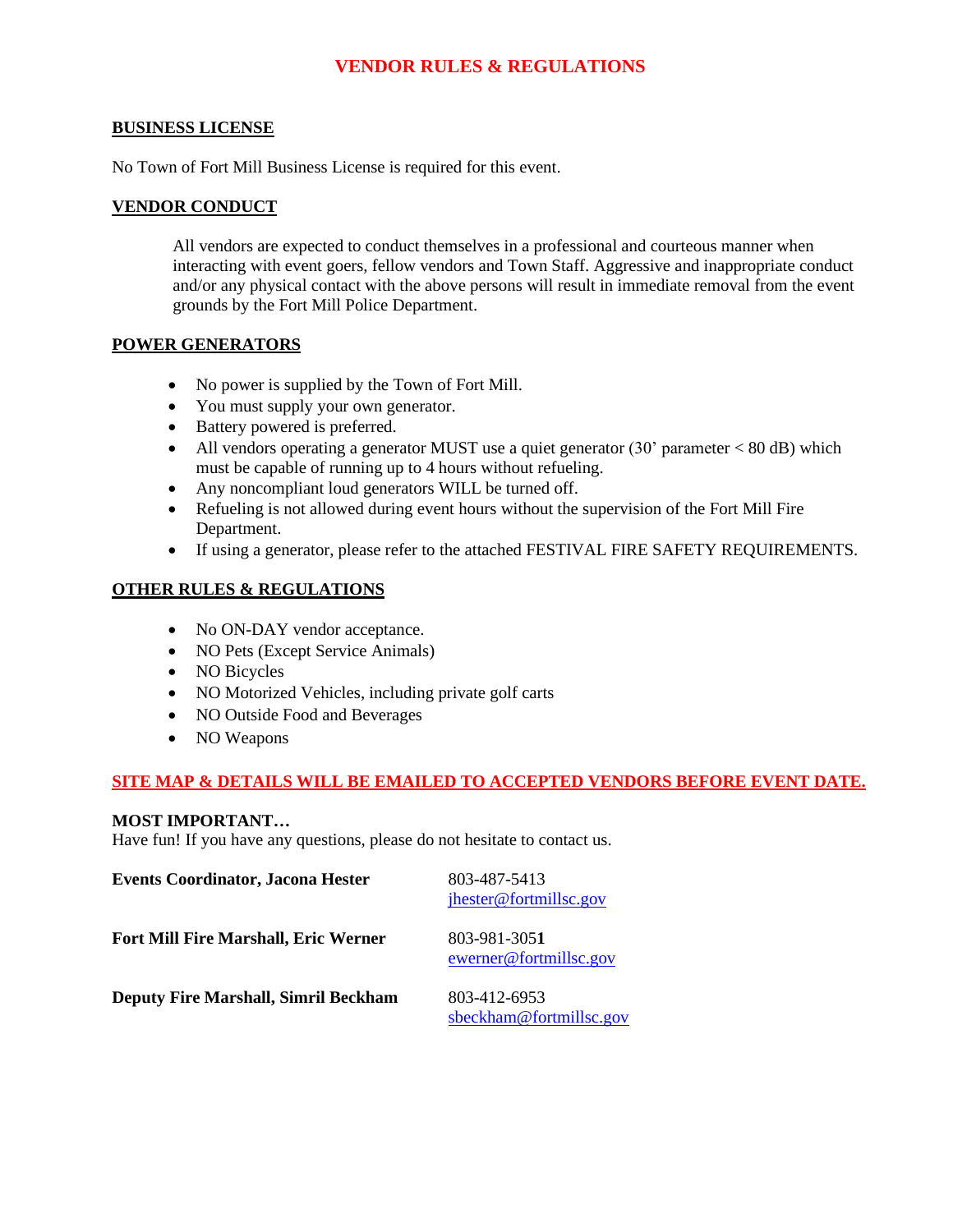# **FORT MILL CHRISTMAS VILLAGE & LIGHTING OF THE TREE**

# **Arts, Crafts, Business, Service & Non-Profit Vendor Application**

**Application Deadline: Wednesday, November 17, 2021**

| <b>Vendor Applicant Information</b>       |                                                                                                                                                                                                                                                                                       |               |  |      |  |             |          |              |
|-------------------------------------------|---------------------------------------------------------------------------------------------------------------------------------------------------------------------------------------------------------------------------------------------------------------------------------------|---------------|--|------|--|-------------|----------|--------------|
| <b>Vendor Name:</b>                       |                                                                                                                                                                                                                                                                                       |               |  |      |  |             |          |              |
| <b>Contact Name:</b>                      |                                                                                                                                                                                                                                                                                       |               |  |      |  |             |          |              |
| <b>Street Address:</b>                    |                                                                                                                                                                                                                                                                                       |               |  |      |  |             |          |              |
| City:                                     |                                                                                                                                                                                                                                                                                       | <b>State:</b> |  | Zip: |  |             |          |              |
| <b>Cell Phone:</b>                        |                                                                                                                                                                                                                                                                                       | <b>Email:</b> |  |      |  |             |          |              |
|                                           | Tax Exemption ID # (Non-Profits):                                                                                                                                                                                                                                                     |               |  |      |  |             |          |              |
| <b>SC Retail License # (For Profits):</b> |                                                                                                                                                                                                                                                                                       |               |  |      |  |             |          |              |
| <b>Website (If Applicable):</b>           |                                                                                                                                                                                                                                                                                       |               |  |      |  |             |          |              |
| <b>Space Rental Information</b>           |                                                                                                                                                                                                                                                                                       |               |  |      |  |             |          |              |
|                                           |                                                                                                                                                                                                                                                                                       |               |  |      |  |             |          |              |
| <b>Type of Vendor</b>                     | <b>Size of Space</b>                                                                                                                                                                                                                                                                  |               |  |      |  | Fee / Space | # Spaces | <b>Total</b> |
|                                           | $10'$ x $10'$ Space                                                                                                                                                                                                                                                                   |               |  |      |  | NO COST     |          | \$0.00       |
|                                           | DO YOU HAVE A GENERATOR? CIRCLE YES OR NO                                                                                                                                                                                                                                             |               |  |      |  |             |          |              |
|                                           | List products, services, or non-profit information here that you will use your space for:                                                                                                                                                                                             |               |  |      |  |             |          |              |
|                                           |                                                                                                                                                                                                                                                                                       |               |  |      |  |             |          |              |
|                                           |                                                                                                                                                                                                                                                                                       |               |  |      |  |             |          |              |
|                                           |                                                                                                                                                                                                                                                                                       |               |  |      |  |             |          |              |
| Acknowledgement                           |                                                                                                                                                                                                                                                                                       |               |  |      |  |             |          |              |
|                                           | I understand the Town of Fort Mill reserves the right to reject any application. I also understand that I am responsible for reading and<br>adhering to the vendor rules and regulations as established by the Town of Fort Mill, as well as any applicable local, state, and federal |               |  |      |  |             |          |              |

tions. I hereby release Town of Fort Mill, all sponsors, promoters, and event organizers from any and all claims of sickness, injury or damages resulting from my participation in this event. I further understand that there will be **no refunds in the event of rain**. By signing below, I agree to consider this application a commitment to abide by the rules and regulations set forth by the Town of Fort Mill. I understand that only items included in this application and approved by the Town of Fort Mill may be sold and/or given away during this event. I also consent to the Town of Fort Mill utilizing my photograph, image, and/or sound in promotional materials, including print, broadcast, and online media.

|            | I have read and will adhere to the Town of Fort Mill Vendor Rules & Regulations.<br>(Initial here) |       |  |  |  |  |
|------------|----------------------------------------------------------------------------------------------------|-------|--|--|--|--|
| Signature: |                                                                                                    | Date: |  |  |  |  |

# **RETURN APPLICATION TO**

**Email:** Jacona Hester, Events Coordinator at jhester@fortmillsc.gov **Mail:** Town of Fort Mill, Attn: Jacona Hester, PO Box 159, Fort Mill SC 29716 **In Person:** Fort Mill Town Hall, 200 Tom Hall Street, Fort Mill

Submission of application does not guarantee acceptance. All Vendors will be contacted via email by Friday, November 19, 2021 if you are Approved or put on Wait List.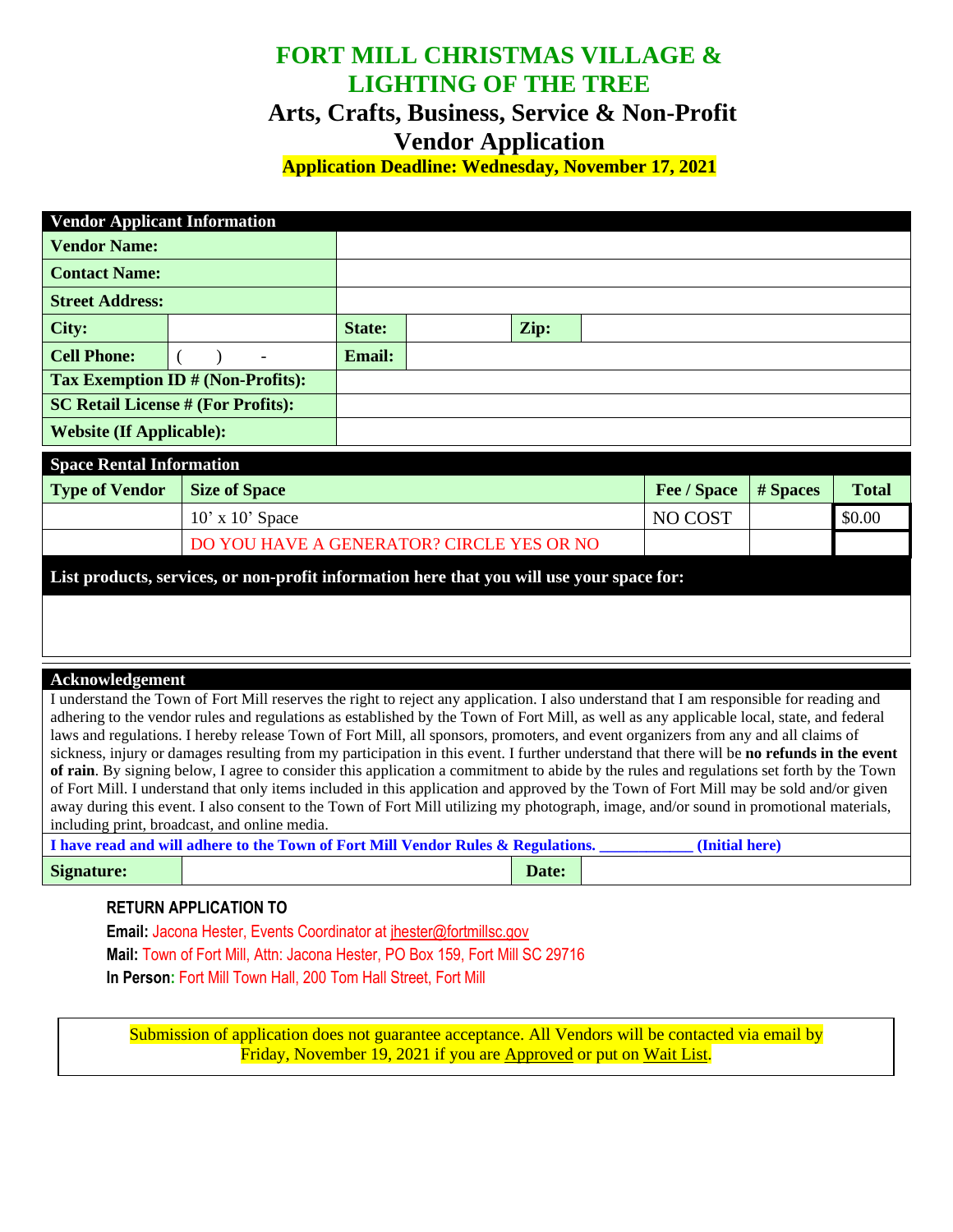

# **FORT MILL FESTIVAL FIRE SAFETY REQUIREMENTS**

Below are the approved safety requirements for the operation of generators within the Town of Fort Mill. If you have any questions, comments, or issues with the below safety requirements, contact the Fort Mill Fire Marshal's Office at (803) 547-5511.

### **PRIOR TO OPERATING:**

Fire Inspectors from the Fort Mill Fire Department Fire Marshal's Office will be performing a Fire Inspection prior to opening of any vendor operation. Failure to pass the inspection can disqualify your participation in the festival. This guide is a general list and does not anticipate every possible situation or requirement.

### **TENTS, COOKING AND NON-COOKING:**

- All tents shall be inspected and **tagged** by the Fort Mill Fire Marshal's Office before occupancy is permitted.
- All tents shall be adequately roped, braced and anchored to withstand the elements of weather and prevent against collapsing.
- **Open flame or other devices emitting flame, fire or heat or any flammable or combustible liquids, gas, charcoal or other cooking device or any other unapproved devices shall not be permitted inside of a tent or membrane structures while open to the public unless approved by the fire code official.**
- Cooking tents shall be flame resistant, with the attached certificate of acceptance label.
- A separation distance of five (5) feet is required between cooking tents.
	- o Outdoor cooking that produces sparks or grease-laden vapors shall not be performed under a tent or membrane structure.
	- o Portable Liquid Petroleum (LP) gas containers with a capacity of 500 gallons or less shall have a minimum separation between the container and structure not less than **five (5) feet**.
	- o Portable Liquid Petroleum (LP) gas containers, piping, valves and fittings that are located outside and are being used to fuel equipment inside a tent or membrane structure shall be adequately protected to prevent tampering, damage by vehicles, or other hazards and shall be located in an approved location.
	- o **Portable Liquid Petroleum (LP) containers shall be securely fastened in place to prevent unauthorized movement.**
- No flammable or combustible liquid storage is permitted in a tent or membrane structure.
	- o Refueling shall be performed in an approved location not less than **ten (10) feet** from tents or membrane structures.
	- o Refueling shall be performed with approval of the Fire Marshal, or their designee, and all refueling operations shall be witnessed by the Fire Marshal, or their designee.
	- o **Any fuel spills shall be reported immediately to the Fire Marshal, or their designee, and cleanup of the fuel spill shall be the responsibility of the fueling vendor.**
- Smoking shall not be permitted in any tents or membrane structures, trailers or booths.

### **GENERATOR REQUIREMENTS:**

- Generators and other internal combustion power sources shall be separated from tents or membrane structures by not less than ten (10) feet and shall be isolated from contact with the public by fencing enclosures or other approved means.
	- o Refueling shall be performed in an approved location not less than ten (10) feet from tents or membrane structures.
	- o Refueling shall be performed with approval of the Fire Marshal, or their designee, and all refueling operations shall be witnessed by the Fire Marshal, or their designee.
	- o Any fuel spills shall be reported to the Fire Marshal, or their designee, and cleanup of the fuel spill shall be the responsibility of the fueling vendor.